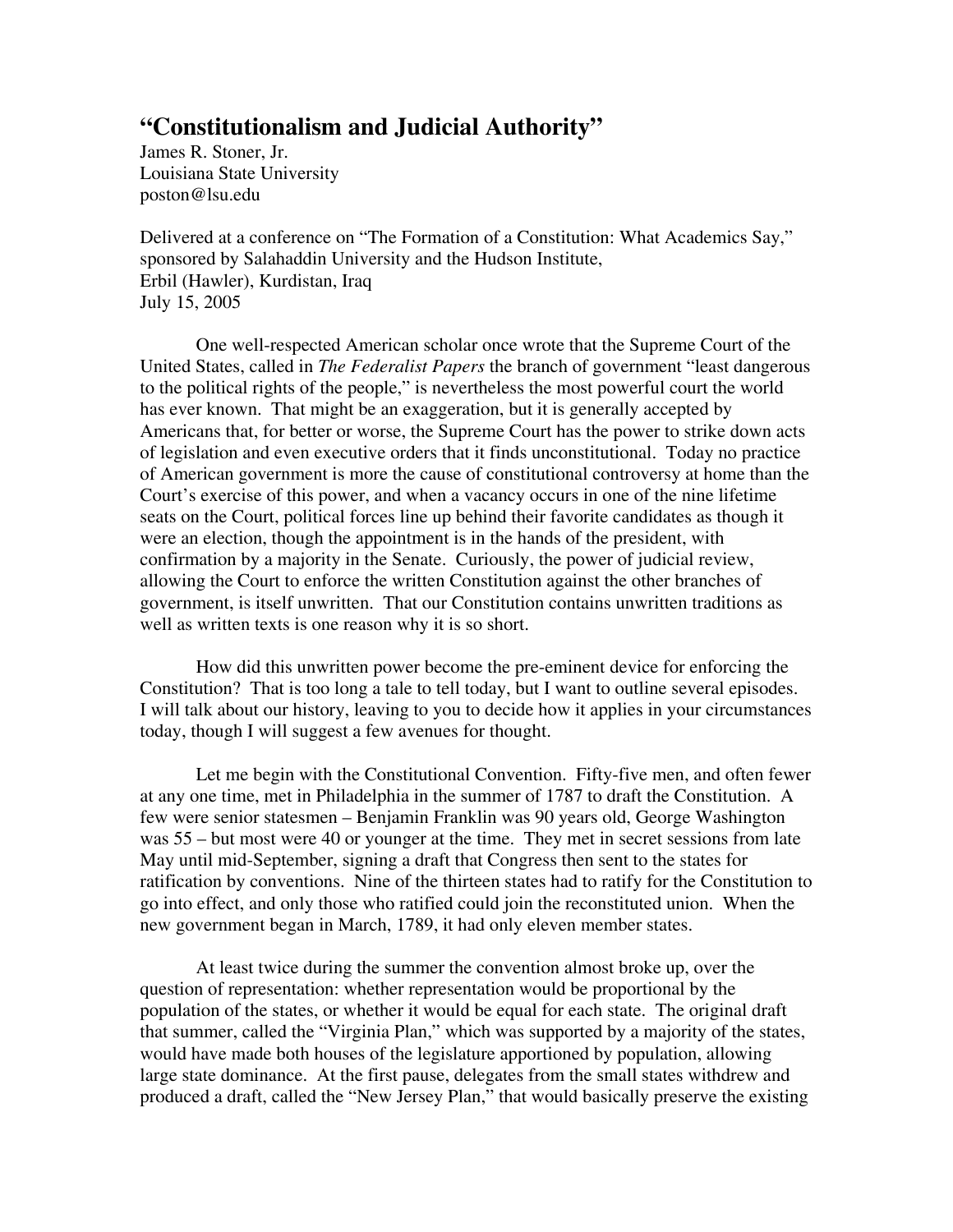constitution, the Articles of Confederation, keeping one vote per state in a one-house Congress. This was rejected by the large states, leading to the second crisis, at which point a committee was appointed to forge a compromise: the legislature would have two houses, one apportioned by population, the other (the Senate) by equal votes for states. This insured respect in the federal legislature for the interest of the states in their independence.

Also rejected from the Virginia Plan was James Madison's proposal that Congress have power to reject legislation passed in the states. Instead, from the New Jersey Plan, the framers adopted these words:

This Constitution, and the Laws of the United States which shall be made in Pursuance thereof; and all Treaties made, or which shall be made, under the Authority of the United States, shall be the supreme Law of the Land; and the Judges in every State shall be bound thereby, any Thing in the Constitution or Laws of any State to the Contrary notwithstanding. [Article VI, clause 2]

Who are the judges referred to here? They were the ordinary common law judges already in office in the states. Common law was the basis of law in all the states. It was unwritten law, customary law, carried over by the colonists from England. Although customary, it was kept steady by means of the doctrine of precedent, requiring courts to follow past practice in new cases, unless a good reason could be shown why precedent does not apply. Legislatures could modify common law by statute, and the people could modify it by constitutional amendment – and now state judges were instructed to abide by the federal Constitution as well. Since common law was the basic law of property and crime in the states, state judges handled most of the legal business of the country, and still do.

 The federal judiciary was created on the model of the state common law courts in some respects: It was expected that federal judges would follow precedent, they were chosen from among lawyers, and they tried facts by jury. The Constitution established only one Supreme Court, leaving to Congress to decide whether to form other courts, which they quickly did. There was little federal law in the early days; mostly the federal courts handled cases between citizens of different states, where the state courts might be thought biased.

 Where is judicial review in this story? It is explicit in the Constitution only for state judges, in the clause quoted above. Federal judges have the power only by inference from the duty of a common law judge to consider all relevant law in a particular case and to try to find rational consistency. The crucial point is this: Acts of legislation were struck only when necessary to decide a specific suit already in court. Ordinary courts have extraordinary power, but only when a case is brought before them. Many constitutional issues had to be worked out politically or left unresolved.

 This is important for federalism, because only in this way could acts of state legislation be declared unconstitutional. Not by direct confrontation of governments, but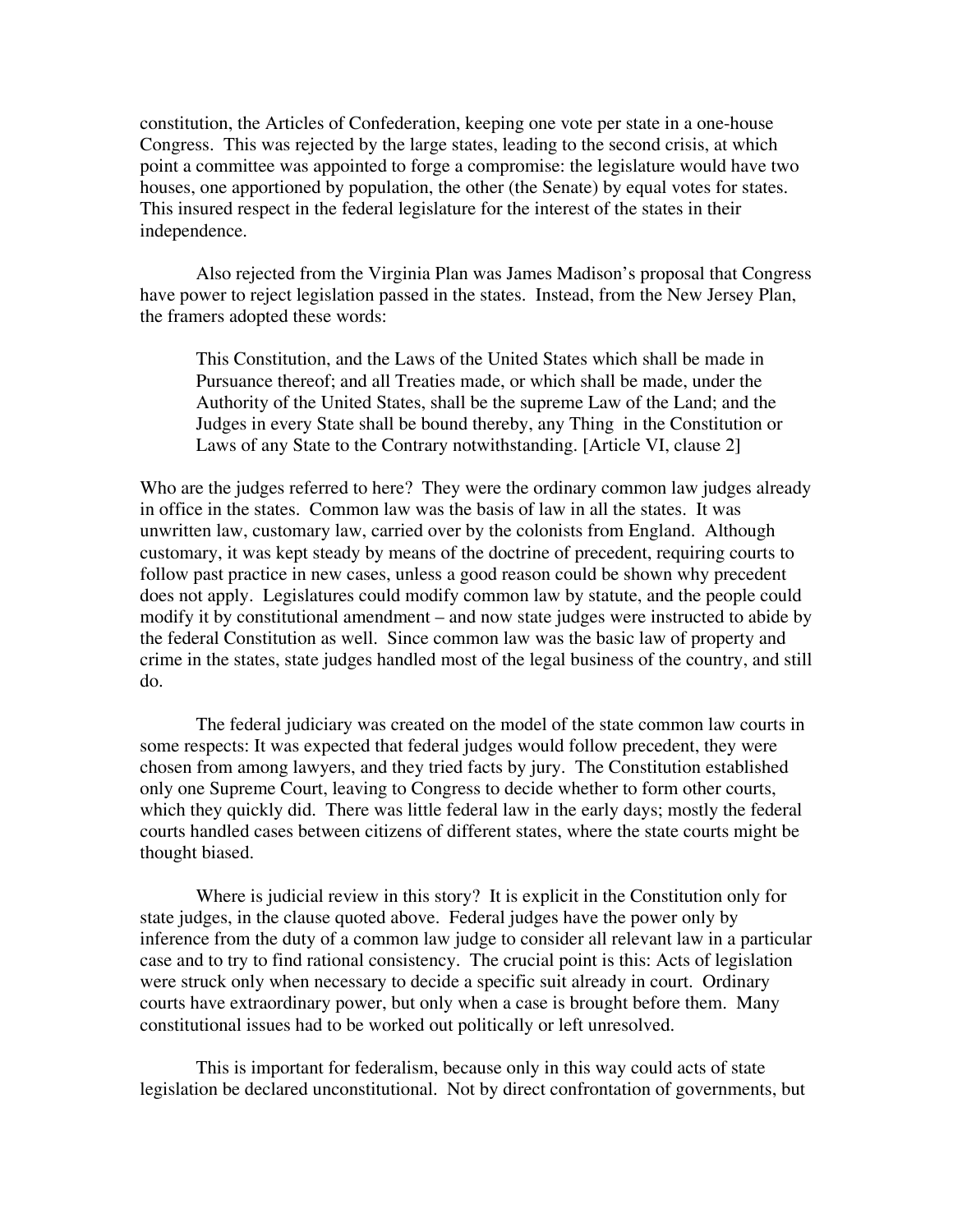in the course of settling a lawsuit, often among individuals, might the courts adjudicate the boundary between the federal government and the states. In the early years, to be sure, the Supreme Court, an appellate court of last resort, tended to decide such cases by giving the enumerated federal powers, though few, a broad interpretation. But this simply left to Congress and the people who elected them the decision of what powers to exercise, and how.

 How did the Supreme Court grow so powerful in its exercise of judicial review? After our Civil War – when a secession movement was suppressed at the cost of hundreds of thousands of lives (a point to recall when you wonder why Americans viscerally flinch when they hear the word "secession") – the Constitution was amended to give the federal government a greater role in protecting individual rights against the states, thus eventually involving them in review of many matters of property law, family law, and criminal procedure once left entirely to the states. By slow legal process, most guarantees of rights are now decided by federal courts, and the powers of Congress have generally, but not always, been ever more expansively interpreted. Still, the courts protect the states' basic sovereignty from lawsuits, and by longstanding tradition they stay clear of foreign policy and the military. When a court exceeds its authority, there are balances that might still be put in play.

 What lessons might there be for Iraqis from this tale? Let me suggest a few avenues for thought. First, note that the system of judicial review and the legalized character of federalism resulted from the contribution of the minority at the constitutional convention in 1787. Second, note that the framers of the American Constitution built upon existing ordinary courts of justice and upon existing maxims and principles of justice; even when they innovated regarding courts, they adopted familiar forms. Third, legal development and constitutional development was a gradual process, a task for each generation of Americans. In many ways this was intended, just as it was intended to secure a few basic principles (and not every issue) in writing. Finally, when the Constitution broke, they fixed it – or rather, they used the established institutions and procedures of the Constitution to preserve the union and repair it to prevent future troubles. Even in the beginning, the Americans did not think their Constitution perfect, but they built means of improvement – by written amendment and by legal process – into the original design.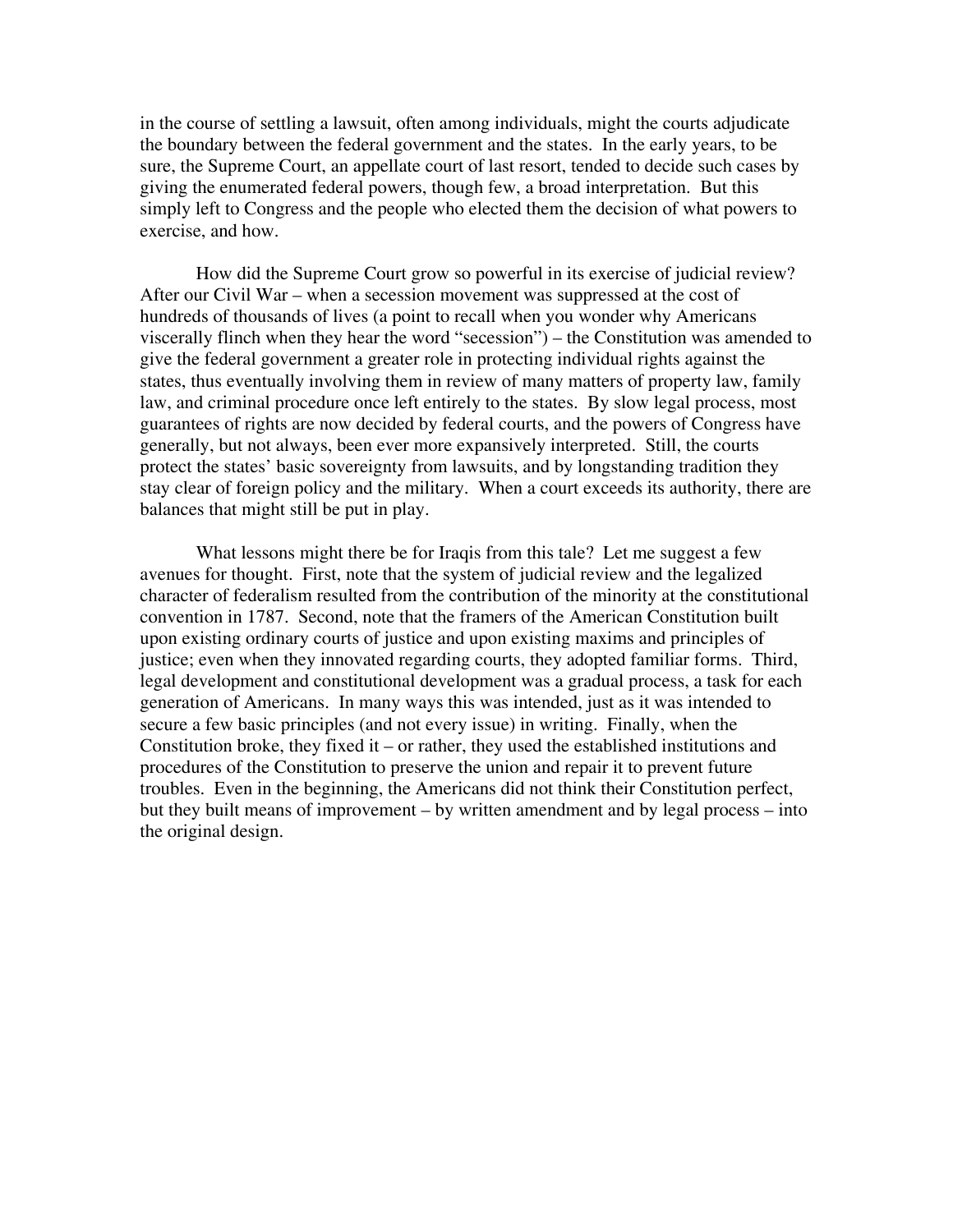### **"Religious Freedom in a Religious Country"**

James R. Stoner, Jr. Louisiana State University poston@lsu.edu

Delivered at a conference on "The Formation of a Constitution: What Academics Say," sponsored by Salahaddin University and the Hudson Institute, Erbil (Hawler), Kurdistan, Iraq July 15, 2005

 From the earliest years of American independence, Americans established "religious freedom in a religious country." We have that freedom still today, and we are a religious country still today. In the latter respect, America stands out in contrast to other Western democracies. By the measure of Church attendance, religion seems almost dead in many such places, as fewer than 10% of the population attend church weekly, while in America the number is over 50%. Our majority religion is Christian, while yours is Islam, and as these religions differ, perhaps there will be some difference in how religious liberty is seen. Still, I think the American experiment in religious freedom is worthy of your attention. Let me make three points.

 First, at the time of the American Founding, there was extensive religious diversity among Christians in America, and it was geographically based. In the northeast (called "New England"), the people were mostly Puritans, following a strict moral code, reading the Bible, worshipping simply without priests or many sacraments, but with extensive sermons every Sunday on Biblical texts. In the south, most whites belonged to the Church of England, which was less strict on matters like drinking and smoking, but more elaborate in worship. Puritans and supporters of the Church of England had fought a civil war against one another in England a century and a half before, and their American counterparts shared many of these passions. In the middle states, between New England and the South, there was a mix of different ethnicities and different religious groups, including Catholics and Quakers. When the First Amendment to the American Constitution was written in 1789, saying Congress shall make no establishment of religion, we meant principally no establishment of a *national* religion.

 Second, from the 1780s to the 1830s, there was a movement to end religious establishments where they existed in the states. Thomas Jefferson took the lead on this in Virginia, and in the reader accompanying this conference a copy of his "Statute for Religious Freedom" is included. As you can see, too, from the letter of George Washington to the Jews in Rhode Island, there was broad consensus on a number of points:

(a) Freedom of conscience was seen as a natural right. By this, they meant that the human mind is such that people cannot be made to believe by political force. You might coerce profession of belief, but not belief itself – so coercing religion was seen as deeply wrong and also foolish, for all you could do was force people to lie, that is, to break the command of truth in every faith.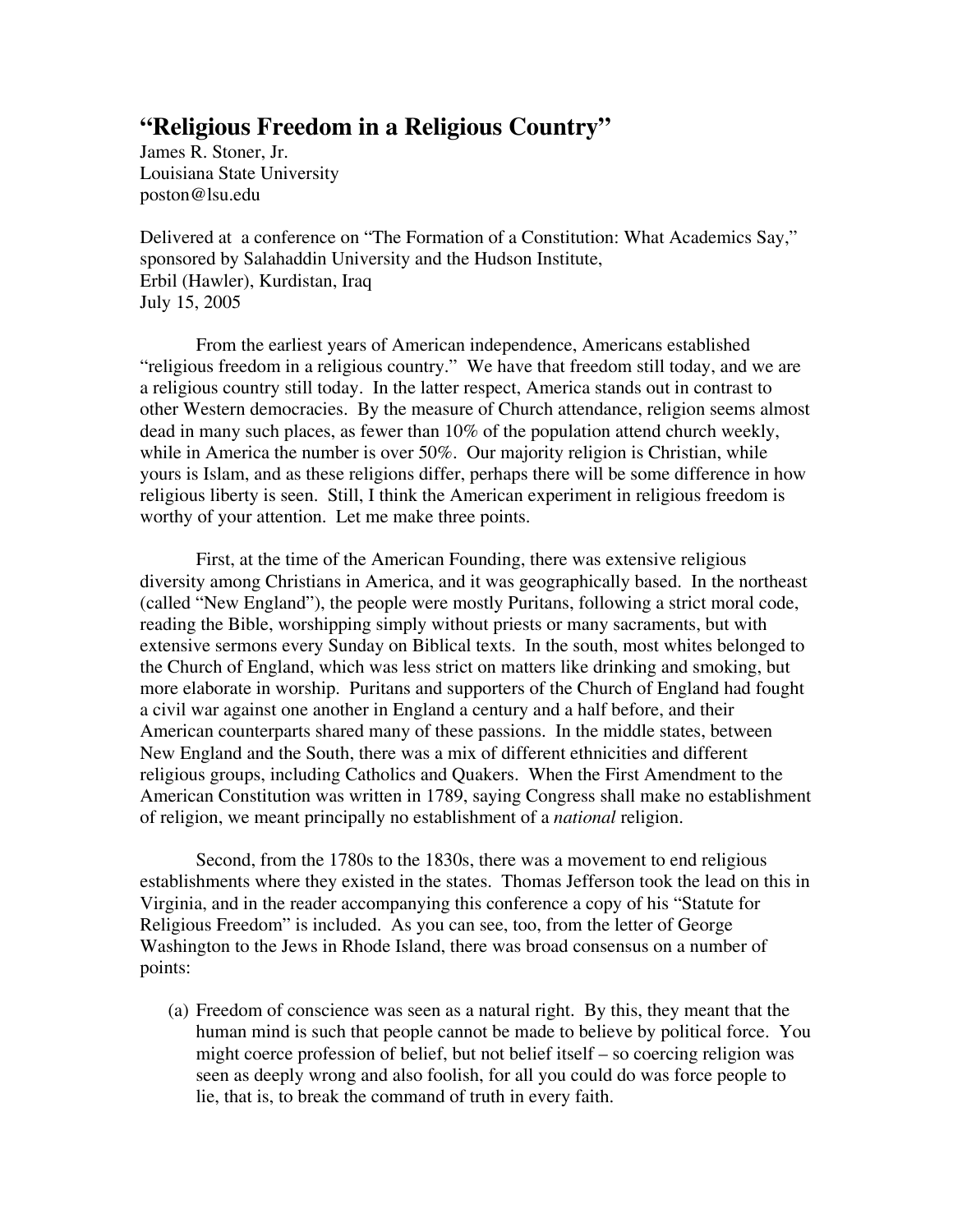- (b) Freedom of worship was to be permitted to all, provided they don't violate the laws of the state. All who fulfill the duties of citizen s could worship as they pleased, but there need not be tolerance of those who offend their civic duties on a claim of faith.
- (c) Government would not favor one religion over others. There is no religious test for office allowed by the Constitution, and no government aid would be given to religious groups for religious purposes. No religious authority held political authority by virtue of his religious office.

Now between Washington and Jefferson, and between the parties that admired them, there were some differences on the proper extent of separation of church and state. Washington thought that government should sponsor public days of thanksgiving – to this day Thanksgiving is our one religious-like national holiday – and that government should pay military chaplains. The aim was not to make people religious, but to acknowledge the religious lives of the people and the role of religion in promoting moral virtue. Jefferson and Madison hesitated to pay military chaplains or to proclaim thanksgiving days. Even today there is some difference among Americans over the degree to which government in its actions should acknowledge the religious activities of the people, but all agree that no particular religion can be favored or suppressed.

In the Constitution there is allowed no establishment of religion and no religious test for office – but the Constitution exempts Sundays when it counts the days the president has to veto a bill; it requires oaths (or affirmations) before people assume office; and it gives the Constitution a Christian date. In brief, the Constitution acknowledges the religious character of the country, but does not make it the business of government to make the country religious.

My first point was to mention the religious diversity of early Americans; my second point was to discuss the consensus that developed among them about religious freedom. My final point is simply this: Americans think that religion is strong in America precisely *because* it is largely separate from the state. Government, we think, should not suppress religion. But government must also not corrupt religion, by making it its tool.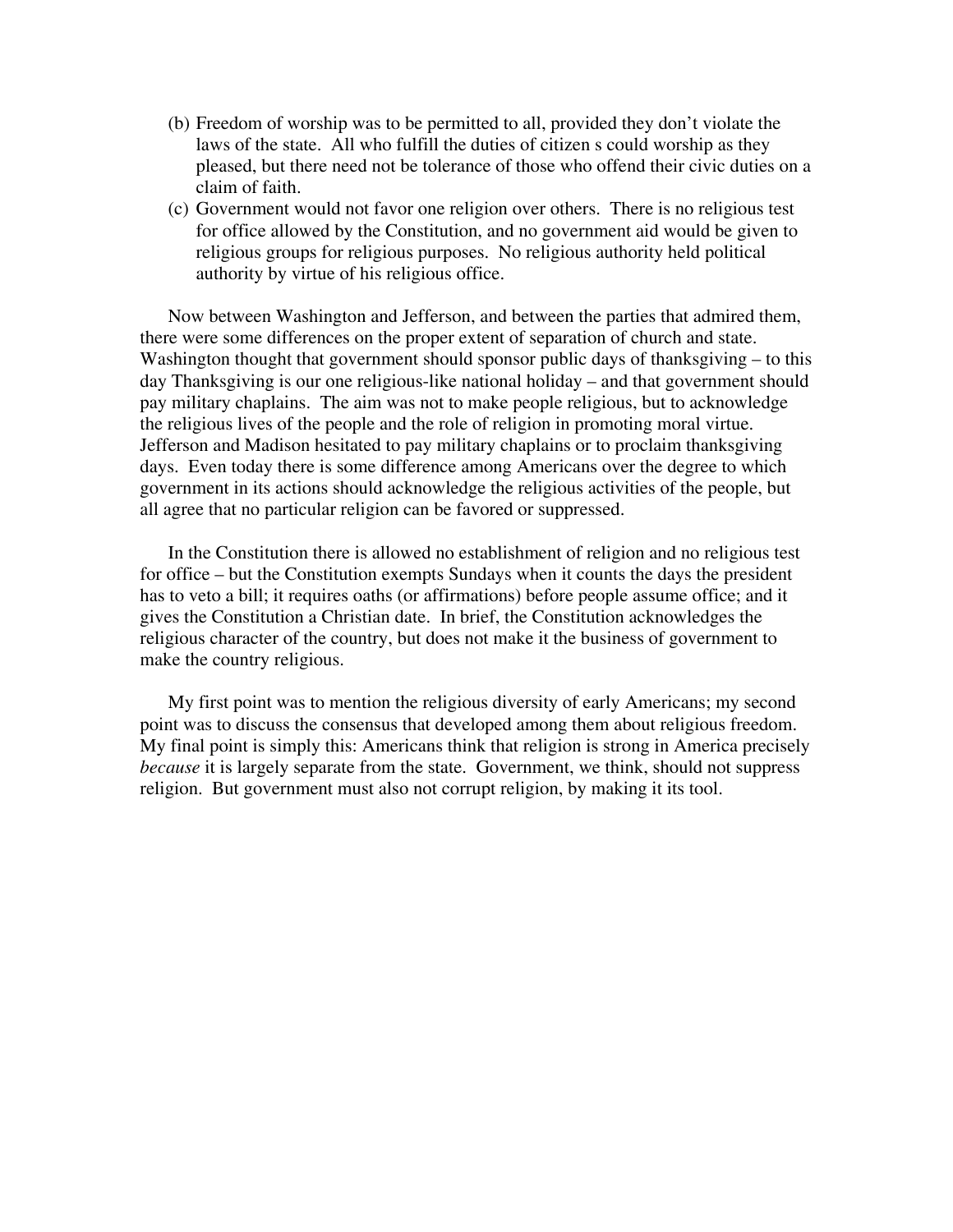# **Some Additional Comments and Concluding Remarks**

James R. Stoner, Jr. Louisiana State University poston@lsu.edu

Delivered at a conference on "The Formation of a Constitution: What Academics Say," sponsored by Salahaddin University and the Hudson Institute, Erbil (Hawler), Kurdistan, Iraq July 14-16, 2005

### On the question of international guarantees of sovereignty

I think we Americans would all agree that we were very fortunate that at the time we sought our independence, there was no United Nations. Our Declaration of Independence promises a "decent respect to the opinions of mankind," but we asked no permission of an international body. If there had been a U.N. then, either it would have opposed us, or it would have tempted those Americans most jealous of their independence not to form a union big enough for the common defense. In America, we have an expression, "Do it yourself." I think this applies both to the attitude of a self-reliant middle class, and to questions of international security. Freedom requires both a willingness to fight for freedom, and a willingness to compromise for freedom. Freedom is in both of these, and they go together.

On representation by geographical districts rather than by group membership Americans don't deny the reality of social groups or that they have meaning for people's identity. We don't deny that ethnicity, religion, profession, or educational background is important in making people who they are or in influencing how they vote. What we refuse to do is to specify these classifications in our Constitution or to have a quota or slate system that encourages people to vote only on the basis of a single characteristic or a simple doctrine. For example, Senator Hillary Clinton of New York wins many votes because she speaks for women's rights – but she would never win a majority in New York if she spoke for this alone. Similarly, Senator Rick Santorum wins votes in Pennsylvania because he is a strict Catholic, but he would never win enough votes to win his state for that reason alone. Candidates have to reach out to people who are different in order to win, and this means they must moderate their message to build a winning coalition.

### On Islam and democracy

At the time of the American Founding, it would have been easy to claim that Christianity was not compatible with democracy. Almost every Christian country had been a monarchy, and there are passages in the Bible cited to prove that Christians ought to obey kings. The American Declaration of Independence asserts that God is the source of our rights, but it denies that God gives us government. What form of government to have is something we have to figure out for ourselves, precisely because we think that God, not government, gives us our rights – in other words, because God, not government, gives us the basis of our law.